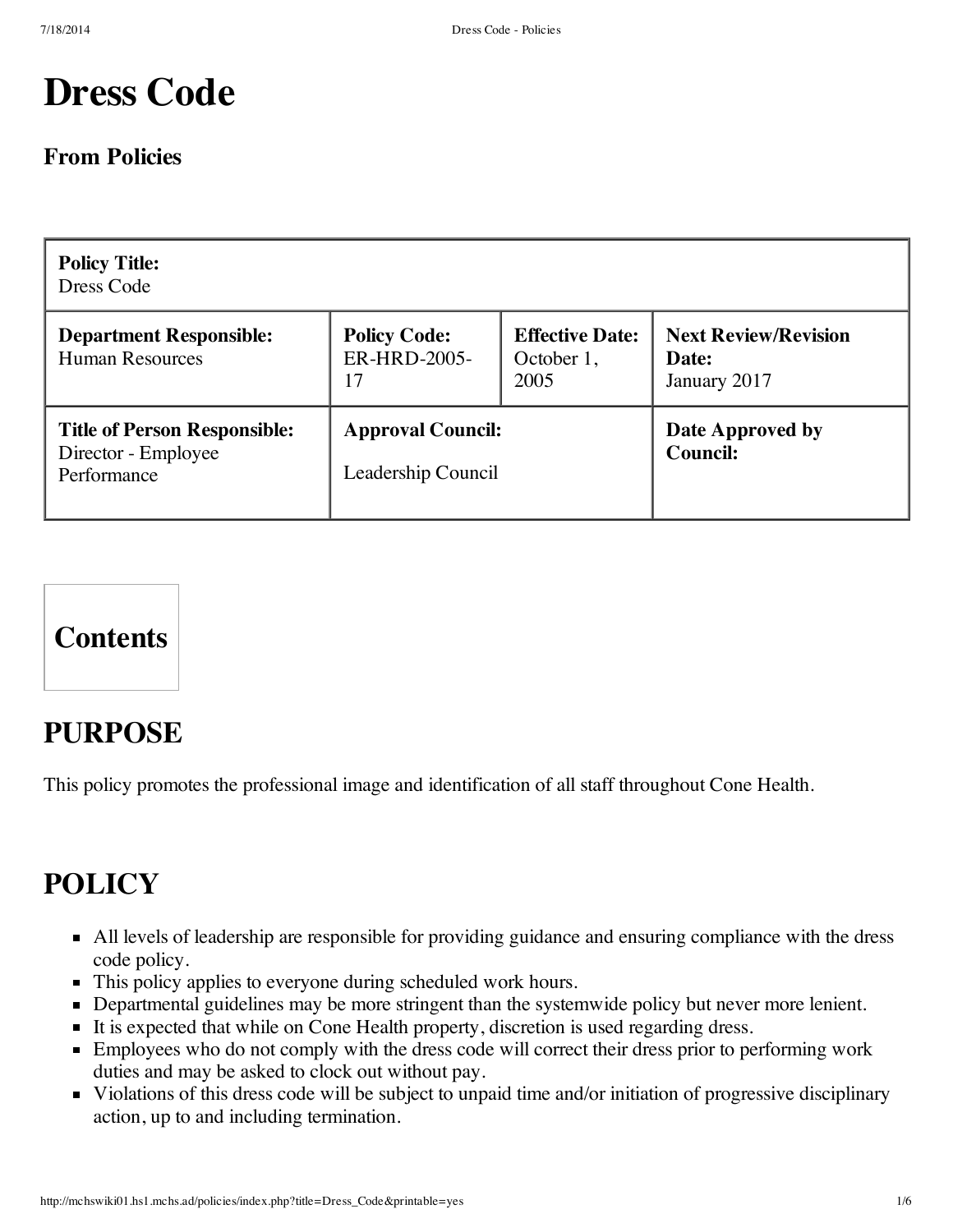# **GENERAL REQUIREMENTS FOR ALL STAFF**

Note: ALL employees must adhere to these requirements. All employees who interact with a patient, work in sterile product preparation, or work in food processing must also adhere to additional requirements in the next section.

## **Badge**

- Badge must be worn at all times above the waist.
- Badge must be visible.
- There must be no stickers, buttons, or other objects on the face of the badge.

### **Cleanliness and Scents**

- Good personal hygiene must be maintained, avoiding obvious and natural odors.
- Scented products, including but not limited to deodorants, perfumes, fragrances, colognes, scented lotions, or aftershaves, are not allowed.

## **Clothing**

- Clothing must be clean, neat, and pressed.
- White t-shirts are considered undergarments and cannot be worn as outerwear.
- Cleavage must be covered at all times.
- No denim is allowed.
- Pant styles must extend below the knee and be of a professional nature.
- **Dresses and skirts are to be of professional nature and no shorter than 2 inches above the knee.**
- Insignias on shirts or other clothing must be approved by Cone Health Marketing.
- A headdress is allowed for cultural reasons as long as it does not interfere with patient care.

## **Hair**

- Hair must be worn neat and clean and must not obstruct with vision or interfere with job performance.
- Beards and mustaches must be short, neat and trimmed.
- Extreme hairstyles and colors are not acceptable.

## **Jewelry and Piercings**

- No more than 2 earrings per earlobe are allowed.
- No earrings may be greater than  $1-1/2$  inch in diameter or length.
- No visible tongue or body piercing jewelry is acceptable.
- No open gauges and none greater than  $1/2$  inch in diameter.
- Jewelry may not interfere with job performance.

## **Nails**

- Nails must be neat and clean.
- Nail length may not extend over 1/2 inch beyond fingertips.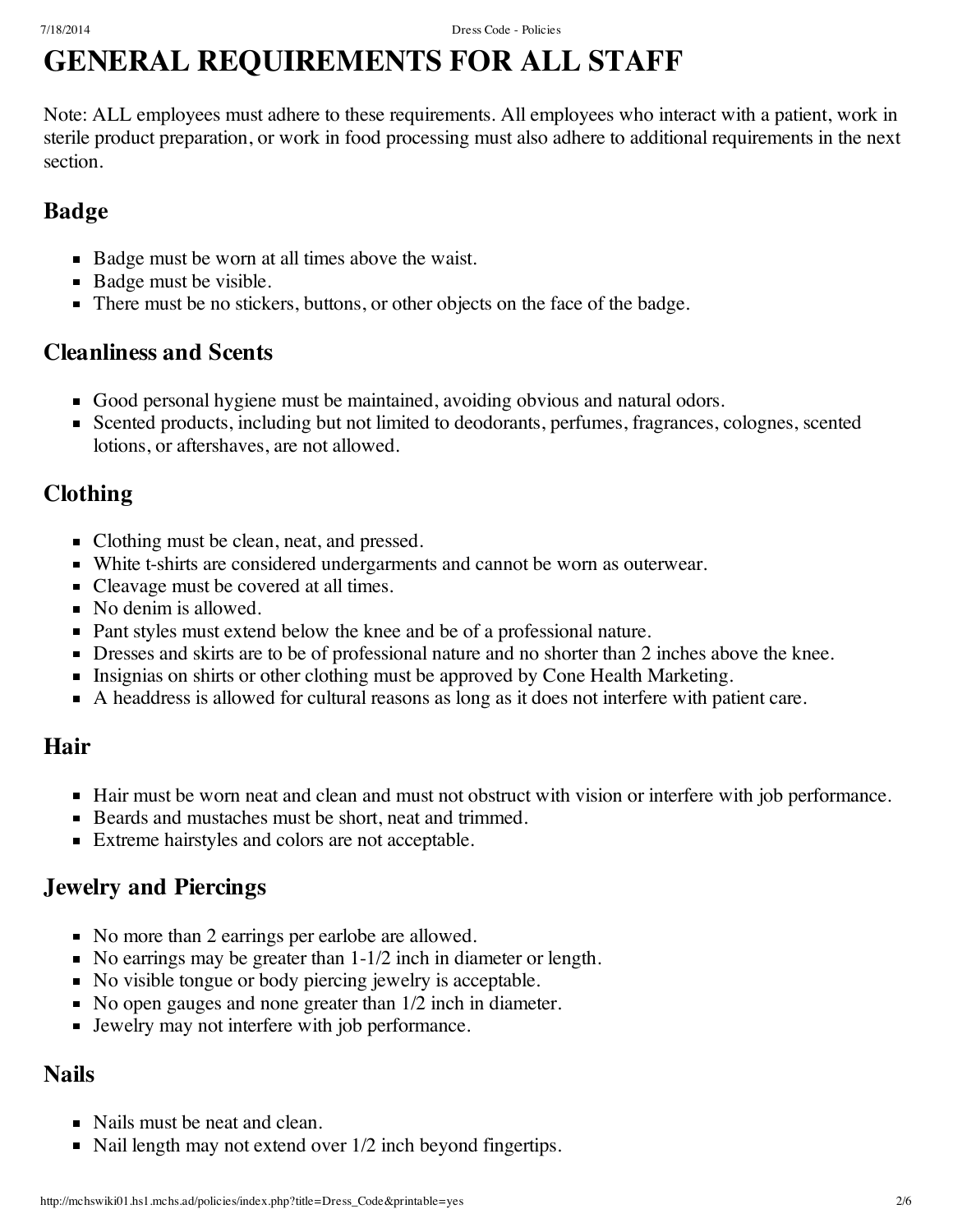#### **Shoes**

- Shoes must be neat and clean.
- **Flip-flops are not allowed.**

#### **Tattoos**

Tattoos must be covered at all times.

# **REQUIREMENTS FOR ALL PERSONNEL WHO INTERACT WITH A PATIENT, WORK IN STERILE PRODUCT PREPARATION, OR WORK IN FOOD PROCESSING**

These employees must adhere to the following requirements in addition to the general requirements in the previous section:

### **Clothing**

- Licensed clinical staff who are wearing business attire are to wear white lab coats when in patient care areas and involved in patient care activities.
- Embroidery of the staff name and department is allowed on the left chest area of a uniform or lab coat and must be unadorned. Embroidery cannot be larger than the size of the identification badge. All other embroidery of uniforms is unacceptable.
- Tops with sleeves are required.
- A white knit/cotton shirt can be worn under a colored uniform top for coverage or warmth.
- Fleece and sweatshirt materials are not appropriate uniform fabrics.
- See #CONE HEALTH DESIGNATED UNIFORM COLORS below for designated uniform colors for specific roles. Departments/sites not listed below should refer to department guidelines for specific uniform requirements.

### **Hair**

■ Hair must be pulled back if shoulder length or longer.

## **Jewelry**

- Minimal jewelry is to be worn.
- Jewelry is limited to one ring or ring set and one watch. No other jewelry (including bracelets) is allowed on wrists and hands. (See Hand Hygiene and Staff [Accountability](http://mchswiki01.hs1.mchs.ad/policies/index.php?title=Hand_Hygiene_and_Staff_Accountability) policy.)
- Hoop or dangling earrings are not permitted (when providing direct patient care).

## **Nails**

**Employees must keep natural nail tips less than 1/4 inch long, without nail enamel or polish (see Hand** Hygiene and Staff [Accountability](http://mchswiki01.hs1.mchs.ad/policies/index.php?title=Hand_Hygiene_and_Staff_Accountability) policy).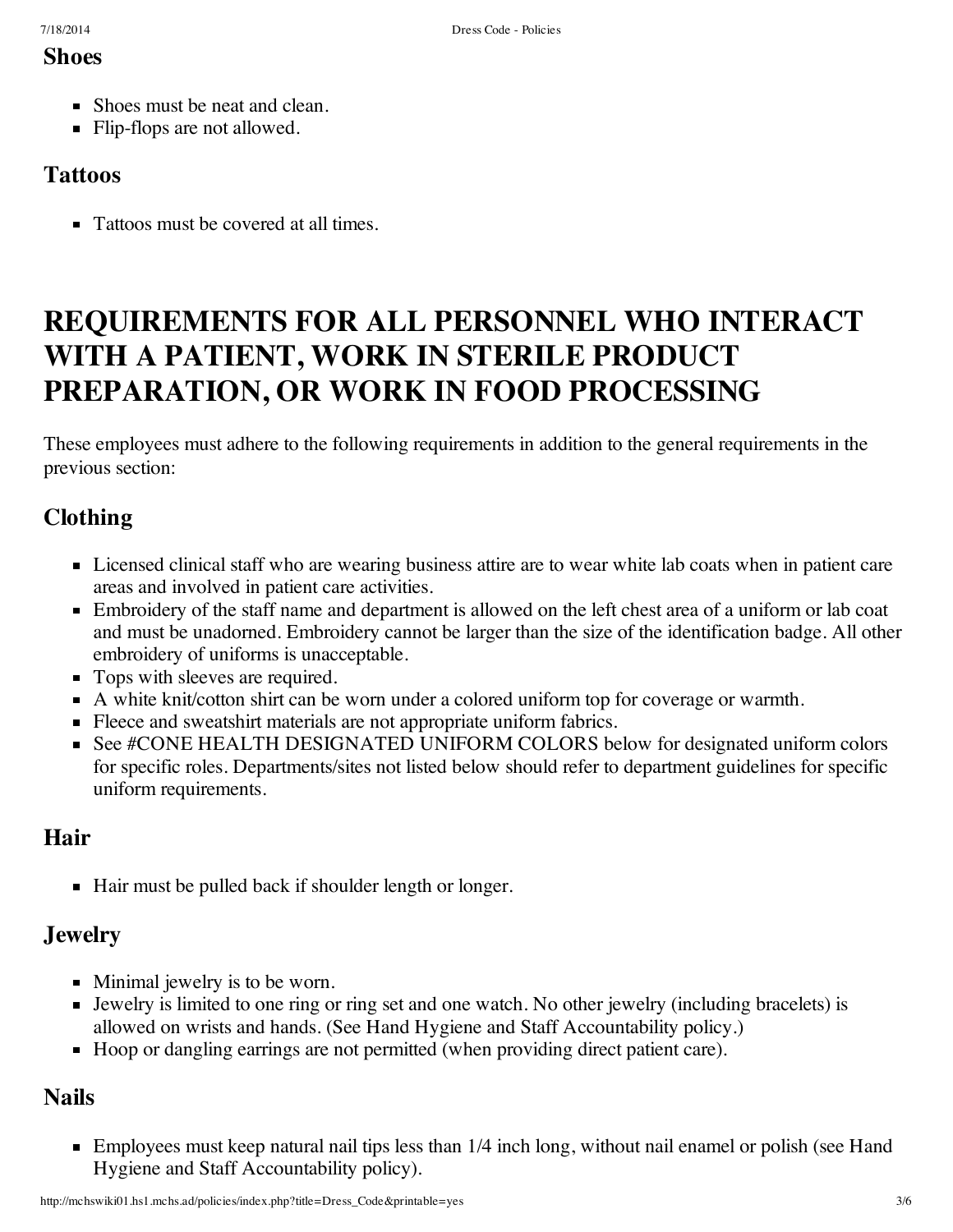Artificial nails are not allowed. Artificial nails are defined as substances or devices applied to the natural nail to augment or enhance the wearer's own nail. This includes but is not limited to acrylic nails, gel nails, tips, bonding, wrappings, and tape (see Hand Hygiene and Staff [Accountability](http://mchswiki01.hs1.mchs.ad/policies/index.php?title=Hand_Hygiene_and_Staff_Accountability) policy).

### **Shoes**

- No open-toe shoes (including Crocs with holes) are allowed.
- Open-heel shoes are allowed.
- Socks/hosiery (socks, full stockings, or knee-high stockings) must be worn.
- Shoes are to coordinate with uniform colors or be of a neutral color.

# **CONE HEALTH DESIGNATED UNIFORM COLORS**

| <b>Department / Position</b>   |                                    | Top                                                                                                                                    | <b>Bottom</b>                  |  |
|--------------------------------|------------------------------------|----------------------------------------------------------------------------------------------------------------------------------------|--------------------------------|--|
| AP, BH, MC,<br>WH, WL          | RN/LPN                             | Solid ceil blue (top $\&$ bottom) or solid white (top $\&$ bottom). The appearance<br>of solid colors must be maintained at all times. |                                |  |
| AP, BH, MC,<br>WH, WL          | <b>NT</b>                          | Solid teal blue                                                                                                                        | Solid teal blue                |  |
| AP, BH, MC,<br>WH, WL          | <b>Nurse</b><br><b>Secretaries</b> | Polo eggplant top must be worn with khaki bottoms or eggplant uniform top<br>must be worn with eggplant uniform bottoms.               |                                |  |
| AP, MC,<br>WH, WL              | <b>EMT</b>                         | Solid hunter green / Laguna                                                                                                            | Solid hunter green /<br>Laguna |  |
| AP, MC,<br>WH, WL              | <b>CMA</b>                         | Solid royal blue                                                                                                                       | Solid royal blue               |  |
| <b>MC</b>                      | <b>Pediatrics</b>                  | One printed pattern                                                                                                                    | Solid ceil blue or<br>white    |  |
| <b>Nutritional Services:</b>   |                                    |                                                                                                                                        |                                |  |
| Ambassadors (MC)               |                                    | Red                                                                                                                                    | <b>Black</b>                   |  |
| Ambassadors (WL)               |                                    | Olive green                                                                                                                            | <b>Black</b>                   |  |
| Ambassadors (WH)               |                                    | Pine green                                                                                                                             | <b>Black</b>                   |  |
| Cooks(MC)                      |                                    | White chef jacket                                                                                                                      | <b>Black</b>                   |  |
| Cooks (WH / WL)                |                                    | Black chef jacket                                                                                                                      | <b>Black</b>                   |  |
| Cashiers (MC / WH)             |                                    | Black chef jacket                                                                                                                      | <b>Black</b>                   |  |
| Cashiers (WL)                  |                                    | Rust or gold                                                                                                                           | <b>Black</b>                   |  |
| Catering (WH)                  |                                    | Royal blue with thin white stripes                                                                                                     | <b>Black</b>                   |  |
| <b>Non-Invasive Cardiology</b> |                                    | Red or red print (female)<br>Red scrub or polo (male)                                                                                  | Red (female)<br>Khaki (male)   |  |

http://mchswiki01.hs1.mchs.ad/policies/index.php?title=Dress\_Code&printable=yes 4/6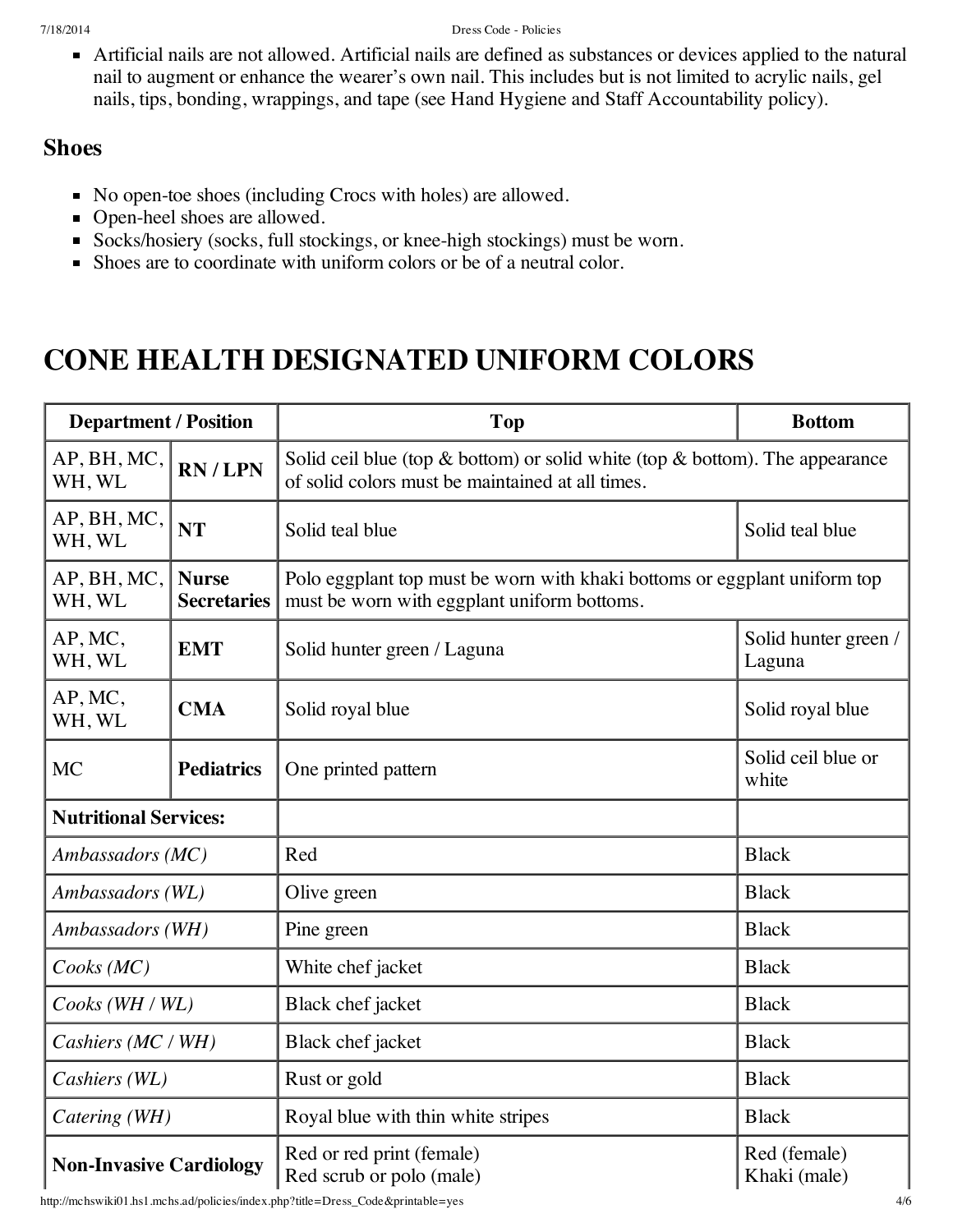| <b>Cardiac &amp; Pulmonary</b><br><b>Rehab - MC (Exercise</b><br><b>Physiologists</b> ) | Caribbean blue<br>Caribbean blue polo<br>Caribbean blue jacket                                                                              | Caribbean blue<br>Khaki (with polo<br>only)           |
|-----------------------------------------------------------------------------------------|---------------------------------------------------------------------------------------------------------------------------------------------|-------------------------------------------------------|
| <b>Cardiac &amp; Pulmonary</b><br><b>Rehab - ARMC (Non-</b><br><b>RN</b> Staff)         | Kelly green polo                                                                                                                            | Khaki                                                 |
| <b>ED Patient Advocates -</b><br><b>ARMC</b>                                            | Lavender                                                                                                                                    | <b>Black</b>                                          |
| <b>Outpatient Rehab /</b><br><b>Inpatient Rehab</b>                                     | Cone Health logo shirts                                                                                                                     | Black, khaki, or<br>navy                              |
| Phlebotomy                                                                              | Wine / burgundy and gray                                                                                                                    | Wine / burgundy<br>and gray                           |
| <b>Radiology</b>                                                                        | Solid navy blue or print                                                                                                                    | Navy blue                                             |
| <b>CV Diagnostic Center</b>                                                             | Royal blue                                                                                                                                  | Royal blue                                            |
| <b>Histology / Cytology Tech</b>                                                        | Printed tops                                                                                                                                | Any solid color                                       |
| EVS (MC / WH / WL)                                                                      | Printed (female)<br>Blue (male)                                                                                                             | Blue (female)<br>Khaki (male)                         |
| <b>Acute Rehab</b>                                                                      | Purple<br>Cone Health logo shirt                                                                                                            | Purple<br>Black, khaki, or<br>navy                    |
| <b>Radiation Therapists and</b><br><b>Radiation Oncology</b><br><b>Techs</b>            | Printed or solid pink or gray                                                                                                               | Pink or gray                                          |
| <b>Respiratory Care</b>                                                                 | Solid black or department approved printed black top<br>(Black or white shirts can be worn under the scrub<br>tops.)Solid black lab jackets | Solid black                                           |
| <b>Pharmacy &amp; IV Techs</b>                                                          | Printed or solid                                                                                                                            | Solid                                                 |
| <b>Pharmacists - MC-ED</b>                                                              | Solid pewter                                                                                                                                | Solid Pewter                                          |
| <b>Pharmacy Techs - MC-</b><br>Solid red<br>ED                                          |                                                                                                                                             | Solid red or khaki                                    |
| <b>Patient Transport</b><br><b>Services - MC</b>                                        | Solid or printed pewter                                                                                                                     | Solid pewter                                          |
| <b>Clinical Dietitians - MC,</b><br>WL, WH, BHH, CHCC,<br>АP                            | Printed or solid chocolate brown scrubs or business<br>casual                                                                               | Solid chocolate<br>brown scrubs or<br>business causal |

# **REVIEWED/REVISED DATES**